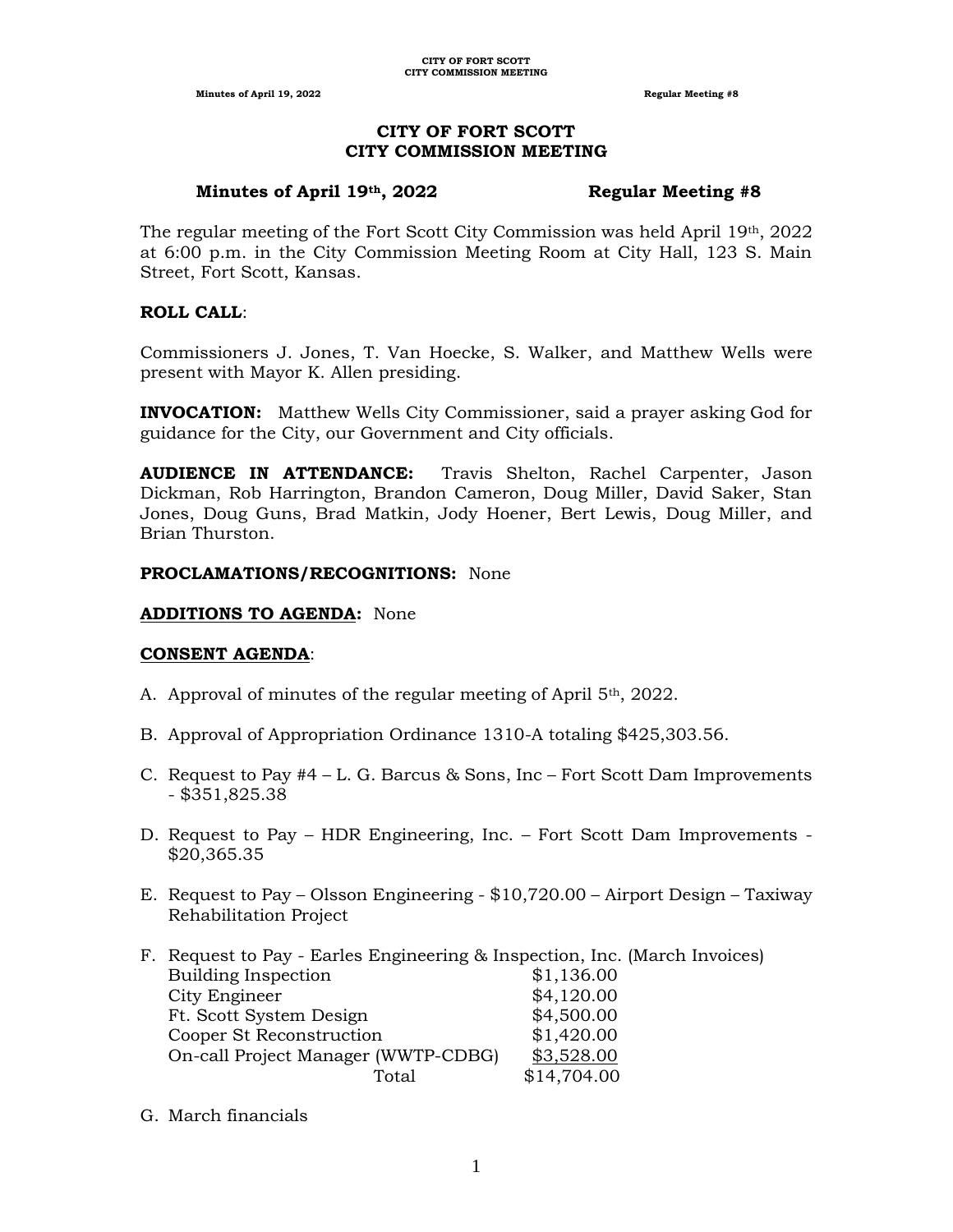Shane asked that the March financials be removed from the agenda for approval as there is an error in them.

M. Wells moved to approve the Consent Agenda with the removal of the March financials. J. Jones seconded. All voted aye.

## **APPROVED CONSENT AGENDA WITH THE REMOVAL OF THE MARCH FINANCIALS.**

#### **Public Comment:**

(Sign up required. Comments on any topic not on the agenda and limited to 5 minutes per person, at Commission discretion)

Rob Harrington – Mr. Harrington asked if the Commission could look at the area in the 1400 block of Horton and see if the street could be repaired. There are issues with driveways dropping off from the asphalt on the street.

City Manager will look at it.

#### **Appearances:**

Jody Hoener – Healthy Bourbon County Action Team Grant – Ms. Hoener said that she has three items to discuss with the Commission. The first item is the Prairie Pathways Bike Route. All three neighboring counties have approved the bike route as well as the cities involved. Signage will be occurring in the very near future. There will be a ceremony on September  $17<sup>th</sup>$ , 2022. This is the same time as the Marmaton Massacre event. It will be held from 12:30 p.m. until 4:00 p.m. on North National in the 100 to 200 block of North National. She asked for the street to be shut down as they will plan on having a band playing and selling t-shirts. She asked for approval for the street closure on that date.

S. Walker moved to approve the street closure for the 100 to 200 block of North National Avenue on September  $17<sup>th</sup>$ , 2022, from 12:30 p.m. till 4:00 p.m. for the celebration of the Prairie Pathways Bike Route. M. Wells seconded. All voted aye.

#### **APPROVED THE STREET CLOSURE FOR THE 100 TO 200 BLOCK OF NORTH NATIONAL AVENUE ON SEPTEMBER 17TH, 2022 FROM 12:30 P.M. TILL 4:00 P.M. FOR THE CELEBRATION OF THE PRAIRIE PATHWAYS BIKE ROUTE.**

Her next item is the T-Mobile Grant. This grant was awarded to the City back in October. She has met with them to discuss the best location and also the time frame. She stated that Rachel Carpenter attended the local Farmers Market meeting recently regarding where the location of the proposed arch way. The time frame for the completion of the grant has been extended until March  $31<sup>st</sup>$ , 2023. She handed out a copy of the new T-Mobile grant contract which was signed by the City Manager and herself.

Discussion was held regarding the proposed archway, the location, and if Bourbon County R.E.D.I. was involved in this process also.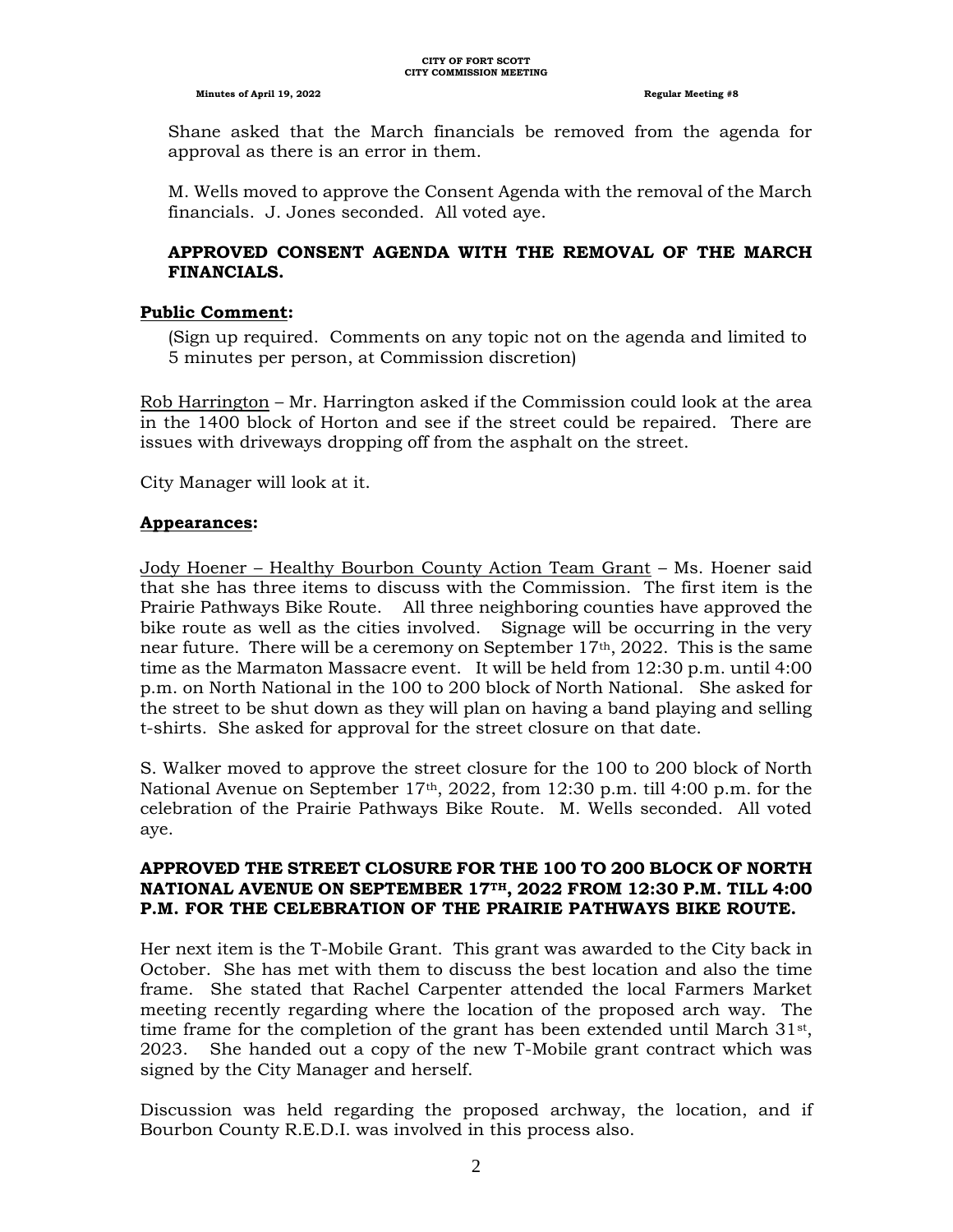Rob Harrington, Director, Bourbon County R.E.D.I. stated that he has not been involved or seen anything on this grant to date.

Tim Van Hoecke said that the City pays for Bourbon County R.E.D.I. to oversee their grants and he has no knowledge of this grant. He said he became aware when an announcement was made by the City Manager this morning at a downtown function, and he received a call about it.

City Manager said that he was not bypassing Bourbon County R.E.D.I. and there is nothing set in stone regarding the location.

Discussion was held that we need to be sure that this archway does not affect the view of the Fort Scott National Historic Site.

T. Van Hoecke moved for the City Commission to be able to see the final plans and to make sure that Rob Harrington of Bourbon County R.E.D.I., a member of the Fort Scott National Historic Site, and Shane Walker, City Commissioner are included in their committee meetings on this grant. K. Allen seconded. All voted aye.

#### **APPROVED FOR THE CITY COMMISSION TO BE ABLE TO SEE THE FINAL PLANS AND TO MAKE SURE THAT ROB HARRINGTON OF BOURBON COUNTY R.E.D.I., A MEMBER OF THE FORT SCOTT NATIONAL HISTORIC SITE, AND SHANE WALKER, CITY COMMISSIONER ARE INCLUDED IN THEIR COMMITTEE MEETINGS ON THE T-MOBILE GRANT.**

Her last item was a Pledge to Blue Cross/Blue Shield for the Pathways to a Healthy Community Pledge Placemaking Package. She stated that this pledge states that the City will work with the Coalition to assess current conditions and policies related to this effort to inform work on the package and several other items. Also, a written agreement has to be developed that includes how the project impacts populations of focus, links the placemaking effort to promotion of healthy eating and/or active living; commits to the space being commercial tobacco free, including vaping; allows public access to the space; and maintains a permanent structure for at least five years.

Rachel Carpenter informed the Commission that the Bourbon County Action Team is looking at two projects. The first is the archway at Farmers Market which will be headed up by the Chamber of Commerce. The second is a pavilion and upgrades at 3rd Street Park.

City Attorney recommended tabling this item at this time so he and the Commission can review this pledge and discuss at the May  $3<sup>rd</sup>$ , 2022 meeting.

Bert Lewis – 2022 Prom – Ms. Lewis appeared before the Commission on behalf of the Fort Scott 2022 Prom. The Prom will be held at Liberty Theater this year. She asked for Main Street to be closed between 1st and 2nd Street on May 7th from 2:00 p.m. till 12:00 a.m. She also asked for the use of the City parking lots south of Cheney Witt and South of Bids & Dibs to be closed off for valet parking. This is also from 2:00 p.m. till 12:00 a.m. She asked for the use of two City golf carts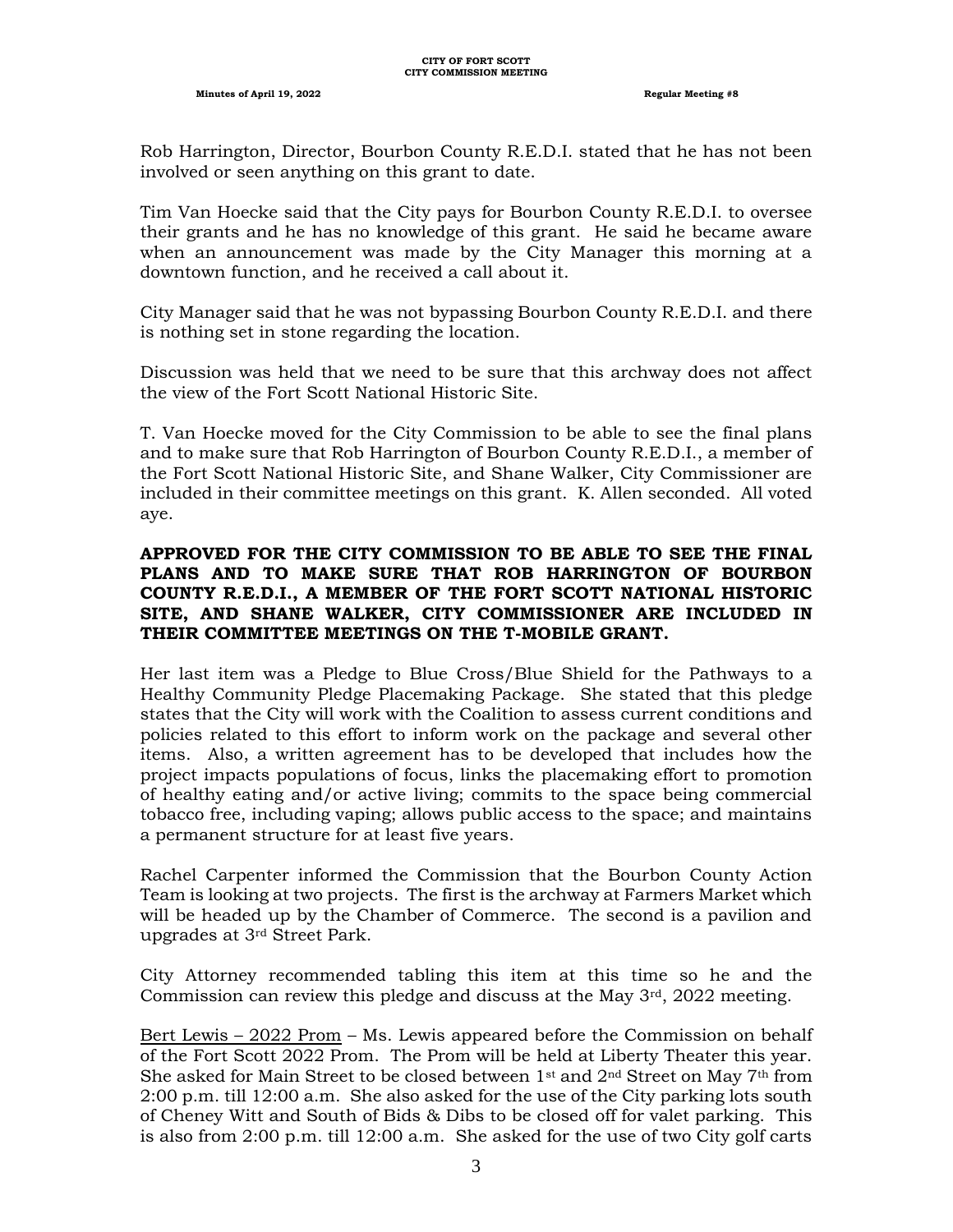to assist with parking in this area. The walk-in for Prom will be held from 6:30 p.m. until 8:00 p.m. and the Prom is from 8:00 to 11:00 a.m.

J. Jones moved to approve the above-mentioned street closure and use of City parking lots for the 2022 Prom. M. Wells seconded. All voted aye.

**APPROVED FOR THE CLOSURE OF MAIN STREET IN THE 100 TO 200 BLOCK TO BE CLOSED ON MAY 7TH, 2022 FROM 2:00 P.M. TILL 12:00 A.M. FOR THE 2022 PROM TO BE HELD AT LIBERTY THEATER. ALSO APPROVED USE OF CITY PARKING LOT SOUTH OF CHENEY WITT AND THE CITY PARKING LOT BEHIND CITY HALL. ALSO APPROVED USE OF TWO CITY GOLF CARTS FOR THEIR USE FOR THIS EVENT.**

#### **Old Business:** None

#### **New Business:**

1. Approval of Best Bid for General Obligation Temporary Notes – Stan Jones, Stiefel Company, informed the Commission that he was present for the Commission to approve the sale of the temporary notes. He shared the Official Statement with them. He commended the City Manager on the Moody's Financial Rating teleconference that was held recently. The City received an A1 rating which is the best that you can receive. He shared a graph of interest rates from April 2020 to April 14, 2022, and the interest rates are up 14 points from last week. There were six (6) bids received with the low bid from County Club Bank, in conjunction with City State Bank, our local bank, in the amount of 2.150%. The high bid was 3.00% from Northland Securities, Inc. There was \$265,843.75 from the transfer of the 2019-1 project fund which will be applied. This results in a total amount of \$5,710,536.50. The first payment is due on  $12/1/2022$  in the amount of \$64,798.61, and the last payment is due on  $12/1/2023$  in the amount of \$5,541,637.50. He asked for approval for the bid to Country Club Bank in the interest amount of 2.150%.

S. Walker moved to approve the low bid for County Club Bank in conjunction with City State Bank in the amount of 2.150% for the General Obligation Temporary Notes for the River Intake Project in the total amount of \$5,710,536.50. M. Wells seconded. All voted aye.

#### **APPROVED THE LOW BID FOR COUNTY CLUB BANK IN CONJUNCTION WITH CITY STATE BANK IN THE AMOUNT OF 2.150% FOR THE GENERAL OBLIGATION TEMPORARY NOTES FOR THE RIVER INTAKE PROJECT IN THE TOTAL AMOUNT OF \$5,710,536.50.**

Approval of Resolution No. 20-2022 authorizing and directing the Issuance, Sales and Delivery of General Obligation Temporary Notes, Series 2022-1, of the City of Fort Scott, Kansas; providing for the levy and collection of an annual tax, if necessary, for the purpose of paying the principal of and interest on said notes as they become due; making certain covenants and agreements to provide for the payment and security thereof; and authorizing certain other documents and actions connected therewith.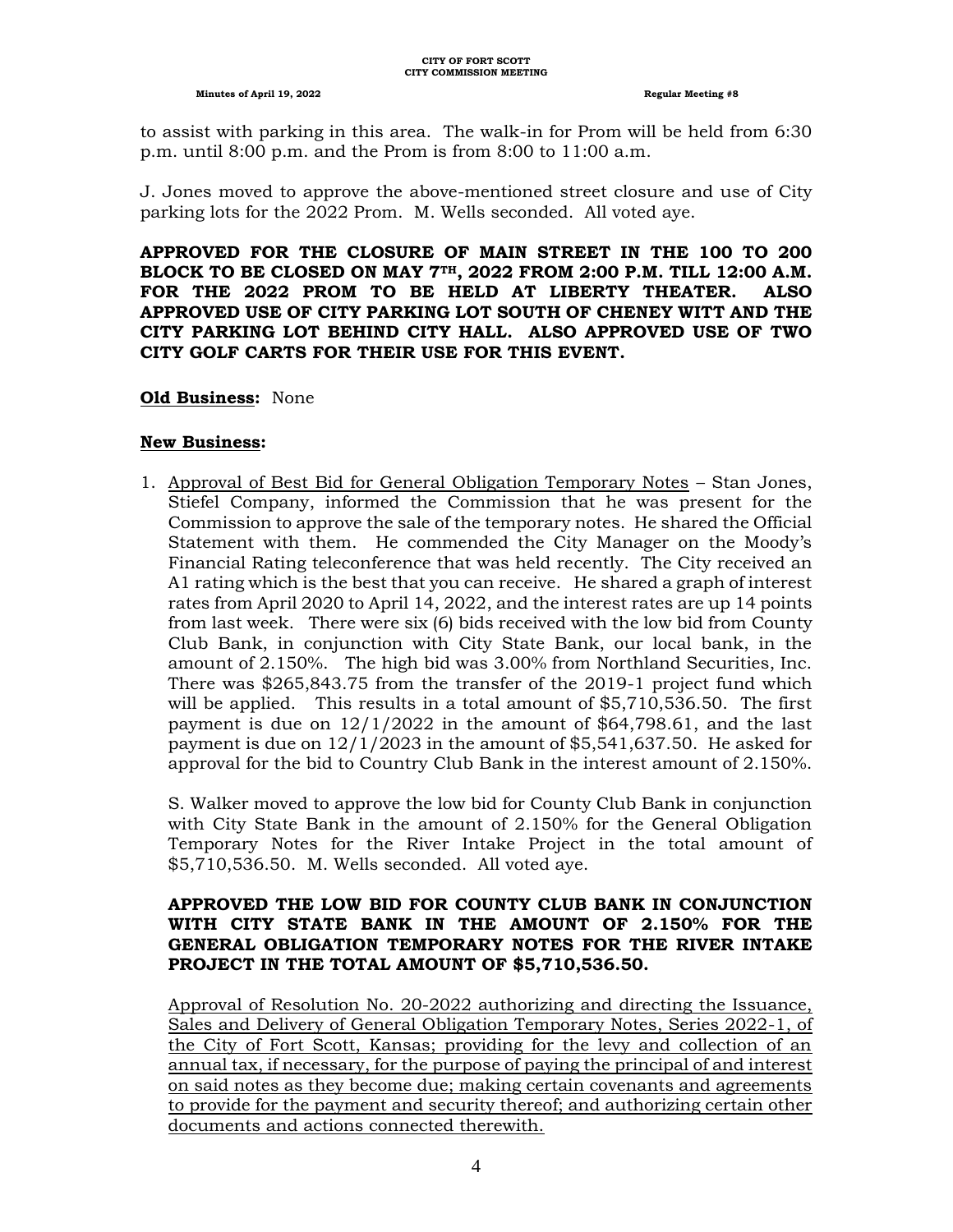J. Jones moved to approve Resolution No. 20-2022 for the General Obligation Temporary Notes. T. Van Hoecke seconded. All voted aye.

**APPROVED RESOLUTION NO. 20-2022 AUTHORIZING AND DIRECTING THE ISSUANCE, SALE AND DELIVERY OF GENERAL OBLIGATION TEMPORARY NOTES, SERIES 2022-1, OF THE CITY OF FORT SCOTT, KANSAS; PROVIDING FOR THE LEVY AND COLLECTION OF AN ANNUAL TAX, IF NECESSARY, FOR THE PURPOSE OF PAYING THE PRINICIPAL OF AND INTEREST ON SAID NOTES AS THEY BECOME DUE; MAKING CERTAIN COVENANTS AND AGREEMENTS TO PROVIDE FOR THE PAYMENT AND SECURITY THEREOF; AND AUTHORIZING CERTAIN OTHER DOCUMENTS AND ACTIONS CONNECTED THEREWITH. - \$5,710,536.50 – RIVER INTAKE PROJECT**

2. Consideration of Lake Fort Scott Dock Bids – Doug Guns, Sports Facilities and Lake Director, informed the Commission that bids were taken for a dock at Lake Fort Scott. There was one bid received from Krantz Docks in the amount of \$12,640.00.

Discussion was held where this dock would be placed, and the number of docks needed.

Doug said that they are mobile and can be moved.

Tim asked about any grants that would be available.

Doug said grants through Kansas Wildlife and Parks are for fishing docks only.

J. Jones moved to purchase two boat docks from Krantz Docks in the amount of \$12,640.00 each and place one dock at the main dock and the south end and move the one at the main dock to Scoritino Park and for the funds to be taken out of the Lake Improvement Fund. He also included in his motion for Doug Guns to apply for four (4) fishing docks with Kansas Department of Wildlife and Parks. T. Van Hoecke seconded. All voted aye.

**APPROVED TO PURCHASE TWO BOAT DOCKS FROM KRANTZ DOCKS IN THE AMOUNT OF \$12,640.00 EACH AND PLACE ONE DOCK AT THE MAIN DOCK AND THE SOUTH END AND MOVE THE ONE AT THE MAIN DOCK TO SCORITINO PARK AND FOR THE FUNDS TO BE TAKEN OUT OF THE LAKE IMPROVEMENT FUND. HE ALSO INCLUDED IN HIS MOTION FOR DOUG GUNS TO APPLY FOR FOUR (4) FISHING DOCKS WITH KANSAS DEPARTMENT OF WILDLIFE AND PARKS.**

3. Consideration of Mowing Bids – Brad Matkin, Human Resource Director, informed the Commission that the City went out for bid for the mowing at the Wastewater Treatment Plant, Water Treatment Plant, Riverfront Park, Lake Fort Scott, Rock Creek Lake, and Code violation yards. The bids are as follows: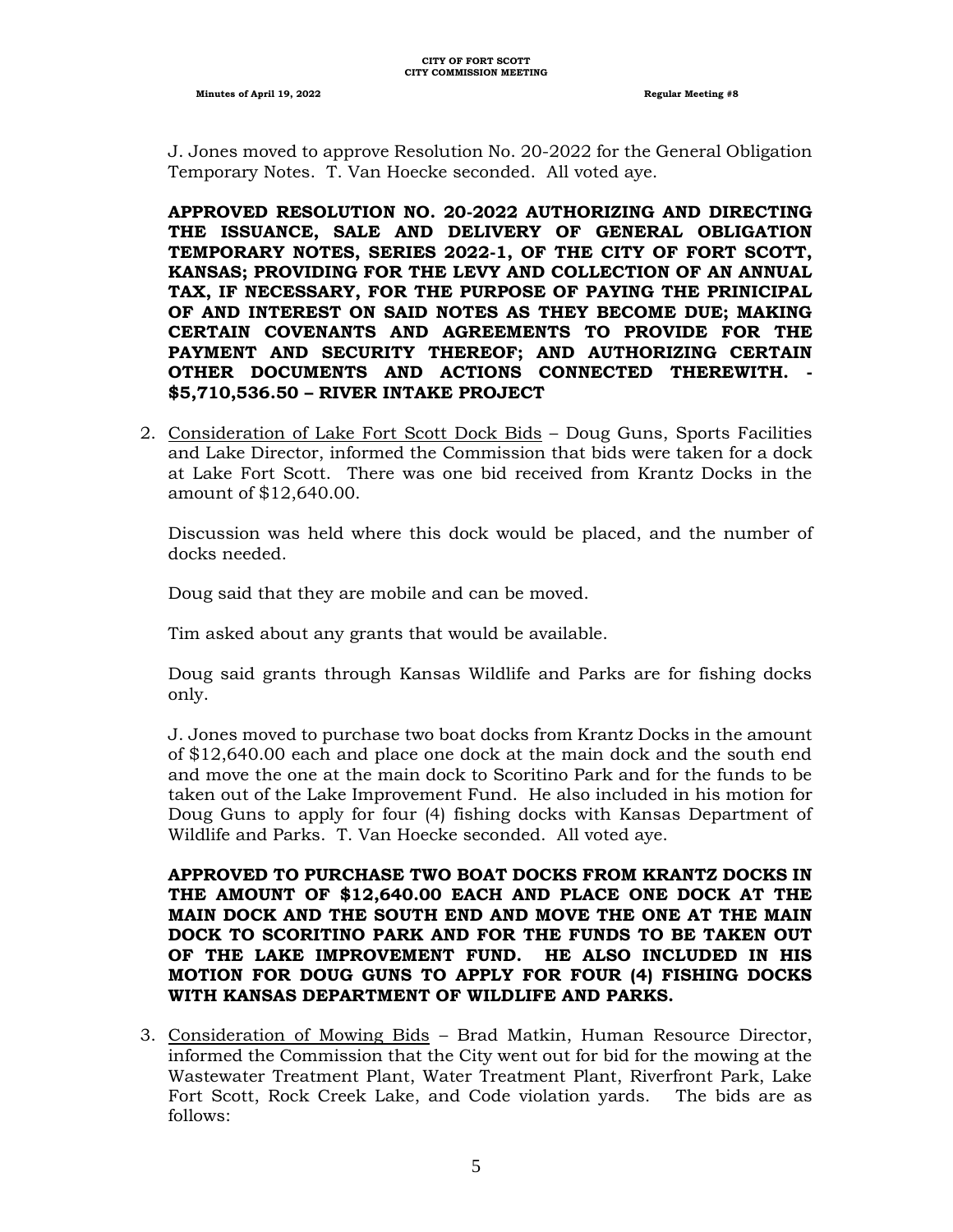Doug Miller bid only on the Codes violation yards - \$18.00 for small residential yards 6,000 sq feet or less, and \$30.00 for larger than 6,000 square feet or larger. He also bid a flat amount of \$18,000.00 for the entire mowing season.

Terry Weddle bid \$500.00 per mowing at Riverfront Park and \$500.00 per mowing at the Water Treatment Plant.

Arnold's Lawn Care bid \$975.00 for mowing at Lake Fort Scott and Rock Creek Lake per mowing, \$800.00 per mowing at Riverfront Park, \$700.00 per mowing for Water Treatment Plant, and \$450.00 per mowing for the Wastewater Treatment Plant.

Wright Outdoors, LLC bid \$1,050.00 per mowing at Lake Fort Scott and Rock Creek Lake and \$645.00 per mowing at Water Treatment Plant.

4C Lawn Care bid \$2,500.00 per mowing at Lake Fort Scott and Rock Creek Lake, \$375.00 per mowing at Water Treatment Plant, \$450.00 at Wastewater Treatment Plant, and for Codes violation yards - \$20.00 for small residential yards 6,000 sq feet or less, and \$25.00 for larger than 6,000 square feet or larger.

4T Lawn and Landscape bid \$1,950.00 per mowing at Lake Fort Scott and Rock Creek Lake, \$1,250.00 per mowing for Riverfront Park, \$350.00 per mowing at Water Treatment Plant, and \$2,850.00 at Wastewater Treatment Plant.

Brad mentioned the City crews that mow for the City currently and what areas they mow. Brad mentioned the savings it would be for the City to continue mowing with the personnel they have. For the Wastewater Treatment Plant, the savings would be \$292.00 per week for the City to mow; Water Treatment Plant \$420.00 in savings per week; Riverfront Park \$356.00 in savings per week; and Lake Fort Scott and Rock Creek Lake - \$450.00 in savings per week. Brad recommended awarding the Codes violation yards to Doug Miller. It would be savings to the City to award this bid to him.

M. Wells moved to keep the City crew mowing at Lake Fort Scott and Rock Creek Lake, Riverfront Park, Water Treatment Plant, and Wastewater Treatment Plant and to award the Codes violation yards to Doug Miller at the amount \$18.00 for small residential yards 6,000 sq feet or less, and \$30.00 for larger than 6,000 square feet or larger. J. Jones seconded. All voted aye.

#### **APPROVED TO KEEP THE CITY CREW MOWING AT LAKE FORT SCOTT AND ROCK CREEK LAKE, RIVERFRONT PARK, WATER TREATMENT PLANT, AND WASTEWATER TREATMENT PLANT AND TO AWARD THE CODES VIOLATION YARDS TO DOUG MILLER AT THE AMOUNT \$18.00 FOR SMALL RESIDENTIAL YARDS 6,000 SQ FEET OR LESS, AND \$30.00 FOR LARGER THAN 6,000 SQUARE FEET OR LARGER.**

Tim Van Hoecke asked that the mowing charge for the City Codes violations be increased from \$50.00 per yard to \$100.00 per yard.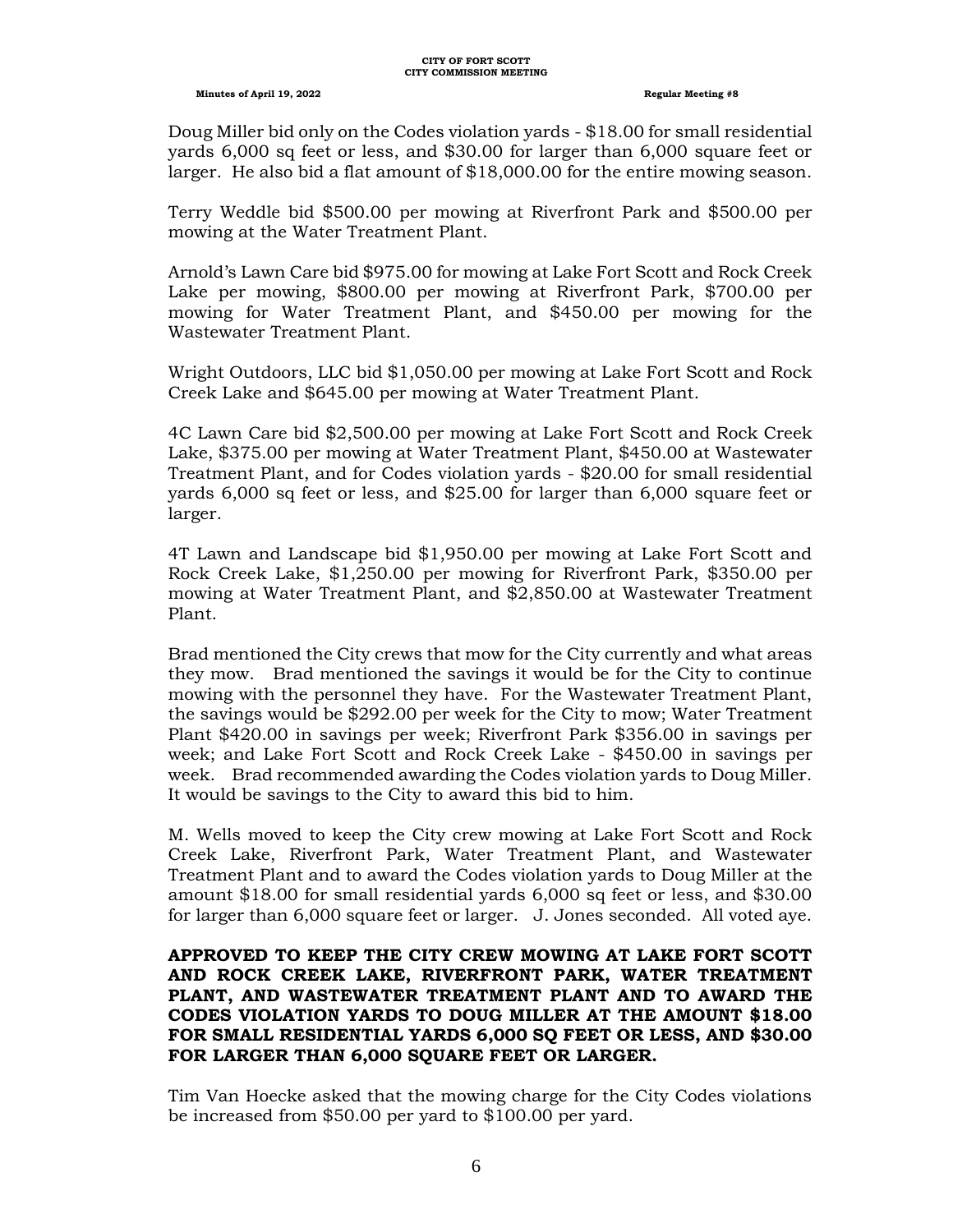City Clerk told him that is part of an ordinance, and she will have it amended for their next meeting to consider.

4. Consideration of Zero Turn Mower Bid – Lake Fort Scott & Rock Creek Lake – Brad Matkin and Doug Guns appeared before the Commission on the bids for the Zero Turn Mower. Bids were taken for the purchase of a zero-turn mower to be used at Lake Fort Scott and Rock Creek Lake. In the past the Lake has shared a mower with the Airport. The Airport will be down to one person this summer and he will be very busy.

Discussion was held regarding how many mowers the City currently has.

Brad said he was told that we don't know where all the mowers are.

Josh said that we have made it work in the past and should be able to make it work again.

Brad said it could cause some overtime.

J. Jones moved to table this bid for 90 days so the City can research the mowers that they have. T. Van Hoecke seconded. All voted aye.

## **APPROVED TO TABLE THE ZERO TURN MOWER BID FOR 90 DAYS.**

Junior Golf League – Doug Guns informed the Commission that Dustin Fowler and he have been researching Junior Golf Leagues along with Bradford Demo who is employed by the P.G.A. and serves on the Golf Course Advisory Board. This would be for children from age 6-15 and the season would be from June 1<sup>st</sup> through September 30<sup>th</sup>. There is a \$99.00 fee to the P.G.A. and then the fees determined for the Golf Course. He said that the Fort Scott High School pays a \$1,200.00 fee. He recommended charging the Junior Golf League the same amount as the Fort Scott High School.

J. Jones moved to approve Junior Golf League and to allow children 12 and under to play free with a paying adult and assess the \$1,200 fee. M. Wells seconded. All voted aye.

#### **APPROVED JUNIOR GOLF LEAGUE AND TO ALLOW CHILDREN 12 AND UNDER TO PLAY FREE WITH A PAYING ADULT AND ASSESS THE \$1,200.00 FEE FOR THE JUNIOR LEAGUE.**

5. Consideration of Cooper Street Concrete Bids – City Manager informed the Commission that bids were taken on the concrete for Cooper Street. This is for 2,290 cubic yards of K.D.O.T. approved mix to be delivered to Cooper Street. There were two bids received: O'Brien Ready Mix of St. Paul, Kansas at \$100.00 per cubic yard, and Hammerson Ready Mix in the amount of \$110.00 per cubic yard. Approval for the O'Brien Ready Mix low bid was recommended.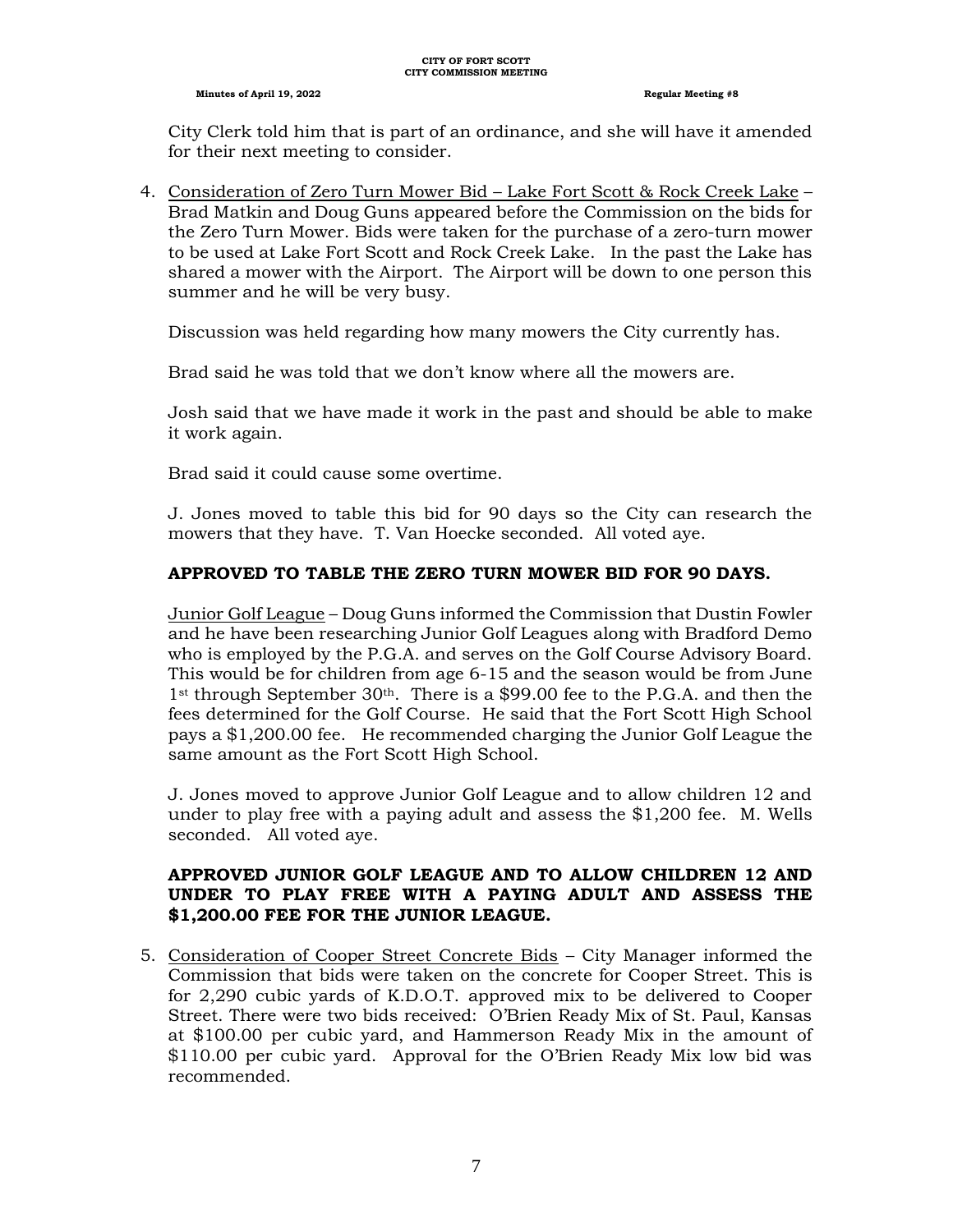M. Wells moved to approve the low bid from O'Brien Ready Mix of St. Paul, Kansas in the amount of \$100.00 per cubic yard for Cooper Street Concrete. J. Jones seconded. All voted aye.

#### **APPROVED LOW BID FROM O'BRIEN READY MIX OF ST. PAUL, KANSAS IN THE AMOUNT OF \$100.00 PER CUBIC YARD FOR COOPER STREET.**

Metal and Rebar Bid – City Manager said that Tom Coffman, Public Works Manager, took quotes for mesh and rebar for the Cooper Street project. Judy's Iron & Metal did not submit a quote. There was a quote from Carter-Waters of Kansas City, Missouri in the amount of \$52,762.50 for the mesh and rebar. He asked for approval of this quote.

M. Wells moved to approve the quote of \$52,762.50 from Carter Waters for mesh and rebar for the Cooper Street project. T. Van Hoecke seconded. All voted aye.

#### **APPROVED QUOTE FROM CARTER WATERS IN THE AMOUNT OF \$52,762.50 FOR MESH AND REBAR FOR THE COOPER STREET PROJECT.**

6. Consideration of Appointment to the Street Advisory Board – City Clerk informed the Commission that there was only one letter of interest submitted for the Street Advisory Board which was from Steve Mason. The Street Advisory Board met on Thursday, April  $14<sup>th</sup>$ , 2022 and recommended the appointment of Steve Mason to replace Randy Bohlken.

J. Jones moved to approve the appointment of Steve Mason to replace Randy Bohlken on the Street Advisory Board. T. Van Hoecke seconded. All voted aye.

#### **APPROVED THE APPOINTMENT OF STEVE MASON TO REPLACE RANDY BOHLKEN ON THE STREET ADVISORY BOARD.**

Kevin Allen left the room at 7:46 p.m.

7. Consideration to Pay – Skitch's Hauling & Excavation, Inc. - \$2,610.00 – March port-a-potties –

M. Wells moved to approve the invoice to Skitch's Hauling & Excavation, Inc. in the amount of \$2,610.00 for the March port-a-potties. S. Walker seconded. All voted aye.

## **APPROVED THE INVOICE TO SKITCH'S HAULING & EXCAVATION, INC. IN THE AMOUNT OF \$2,610.00 FOR THE MARCH PORT-A-POTTIES.**

Kevin Allen returned to the room at 7:47 p.m.

8. Consideration of Earles Engineering & Inspection, Inc. – Boundary Survey for Six (6) Additional Lake Lots – City Manager said that this is for the survey of the six additional lake lots at Lake Fort Scott for Earles Engineering to survey.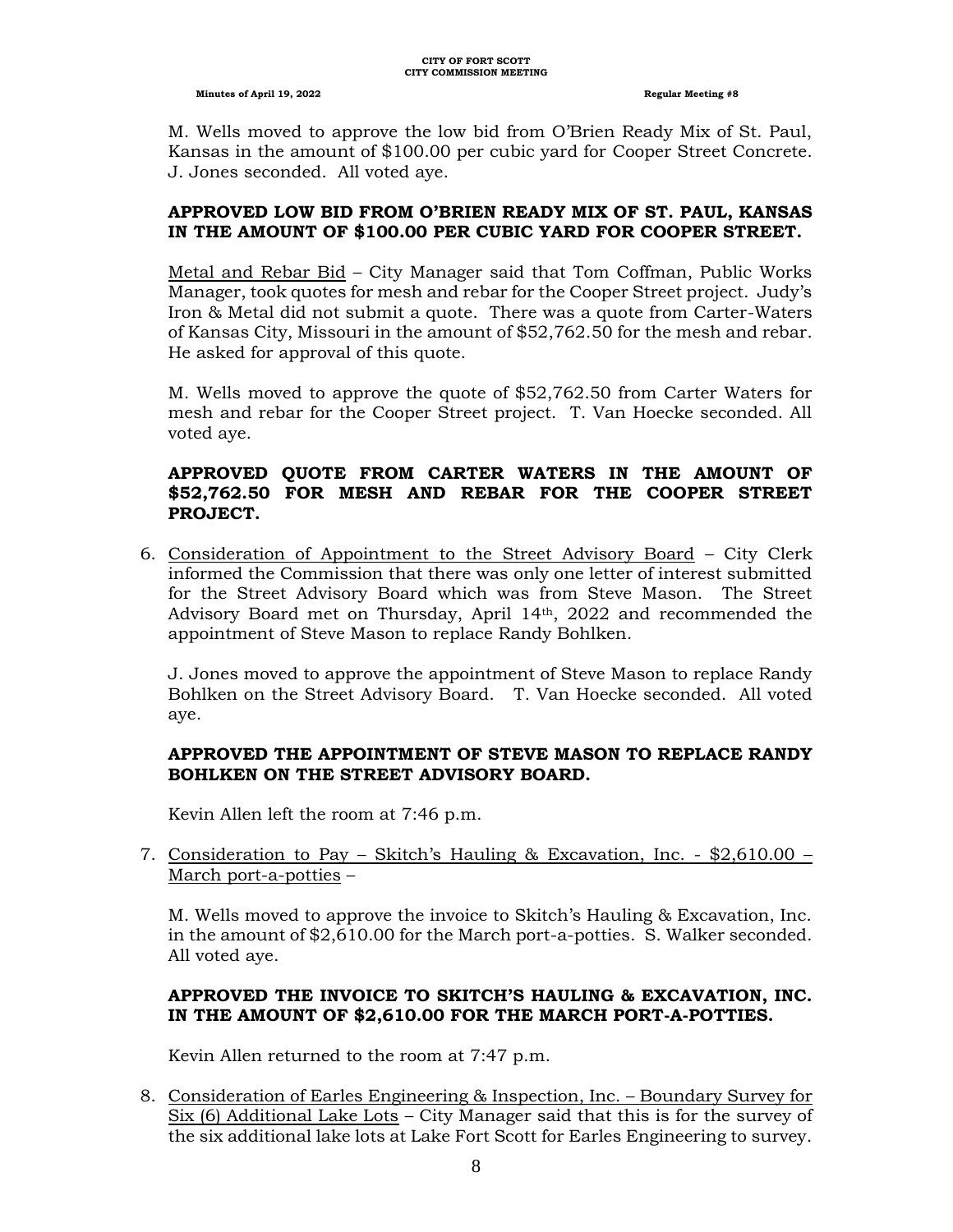Josh asked for a time frame.

Jason said that it will take about four weeks to get started and 60 days until delivery of the survey. The amount for the survey is \$5,760.00.

M. Wells moved to approve the boundary survey for six additional lake lots at Lake Fort Scott for Earles Engineering, Inc. in the amount of \$5,760.00. J. Jones seconded. All voted aye.

## **APPROVED THE BOUNDARY SURVEY FOR SIX ADDITIONAL LAKE LOTS AT LAKE FORT SCOTT FOR EARLES ENGINEERING, INC. IN THE AMOUNT OF \$5,760.00.**

9. Police Department Wages – Brad Matkin, Human Resource Director, informed the Commission that he has been researching wages at the Police Department. Currently there are three (3) openings on the force. If salary increases are given, it would amount to approximately \$33,500.

City Manager said that the budget would have to be amended possibly.

Brad shared area surrounding community's salaries with the Commission also. Fort Scott is the lowest of any of the surrounding areas. This definitely hurts recruitment and retention.

T. Van Hoecke moved to approve the proposed increase in the Police Department wages. M. Wells seconded. All voted aye.

#### **APPROVED THE PROPOSED INCREASE IN THE POLICE DEPARTMENT IN THE OVERALL ESTIMATE OF \$33,500.00.**

10.Consideration of court order to sell seized property – Travis Shelton, Chief of Police, appeared before the Commission that in July of 2019 there was a criminal investigation that involved property. The Bourbon County Attorney's Office has processed this case and agreed to split the following with the City of Fort Scott:

Property at 2217 Poplar Road, which consists of one farmhouse and five outbuildings, and 152 acres will be auctioned off by Lance Anderson, Auctioneer. The two parties will have joint possession of the property until the public auction. Both parties will share equally in the cost of the public auction including auctioneer fees and advertising and after that each party will receive one-half of the proceeds.

Chief Shelton asked for approval for the Mayor to sign the real estate contract with the auctioneer, Lance Anderson.

T. Van Hoecke moved to approve to allow the Mayor to sign the real estate contract with the auctioneer, Lance Anderson. J. Jones seconded. All voted aye.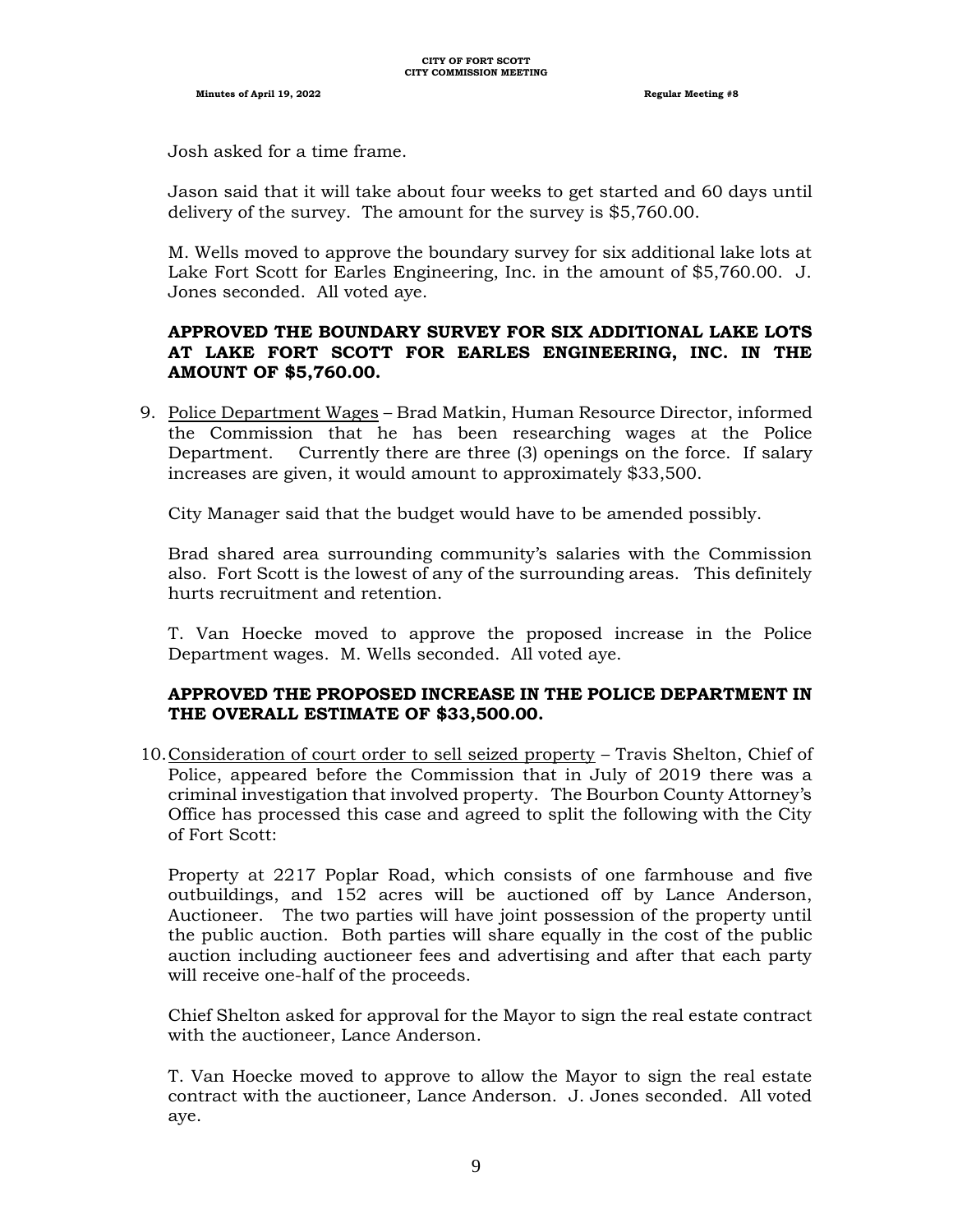## **APPROVED TO ALLOW THE MAYOR TO SIGN THE REAL ESTATE CONTRACT WITH THE AUCTIONEER, LANCE ANDERSON. THIS IS FOR THE 152 ACRES LOCATED AT 2217 POPLAR ROAD SEIZED PROPERTY.**

11.Consideration of Special Street Maintenance Program- Matthew Wells, City Commissioner informed the Commission that this program has been before them several times with requested changes. This is a ten (10) year program. This plan follows the 2018 City's Comprehensive Plan and states that the City will be proactive in the provision of utility and transportation infrastructure at a level that will support the desired rate of growth of the community. The City will identify the best, most cost-effective methods of addressing the current shortcomings of its aging street network in order to produce safe, wellmaintained streets and sidewalks and that the Special Street Maintenance Program is the most cost-effective method. This plan states that the City has 73 miles of streets which must be maintained. The City's 2022 budget for streets is \$1.213 million.

Tim said that the City Manager has approved this plan, and this is the best plan we have to move forward.

Matthew said that the 2022 plan addresses all the arterial streets with the intent to have them cape sealed this year to protect those streets. The City will begin to address collector streets in 2023-2024 to move forward. This plan changes some of the ratings of some streets: Wall to Charles – arterial; Margrave from Wall to  $6<sup>th</sup>$  – residential; and  $6<sup>th</sup>$  from Broadway to Margrave, arterial.

M. Wells moved to approve the 2022 Special Street Maintenance Program. T. Van Hoecke seconded. All voted aye.

# **APPROVED THE 2022 SPECIAL STREET MAINTENANCE PROGRAM.**

12.Consideration of Special Street Maintenance Program Street List – Matthew Wells shared the list of street designations per K.D.O.T. These streets are categorized between Major, Arterial, Collector and then Residential was added.

M. Wells moved to approve the Street List for the Special Street Maintenance Street Program. T. Van Hoecke seconded. All voted aye.

## **APPROVED THE STREET LIST FOR THE SPECIAL STREET MAINTENANCE STREET PROGRAM**

13.Reconsideration of demolition bid award for 619 S. Ransom Street – City Manager asked that 323 S. Hill be addressed first.

City Manager said that 323 S. Hill Street has been cleaned up almost. He met with Dave Saker yesterday on this. All the big concrete has been removed.

A Commissioner asked if the tree trunk and the garden hose and any remaining trash also be picked up before payment is made.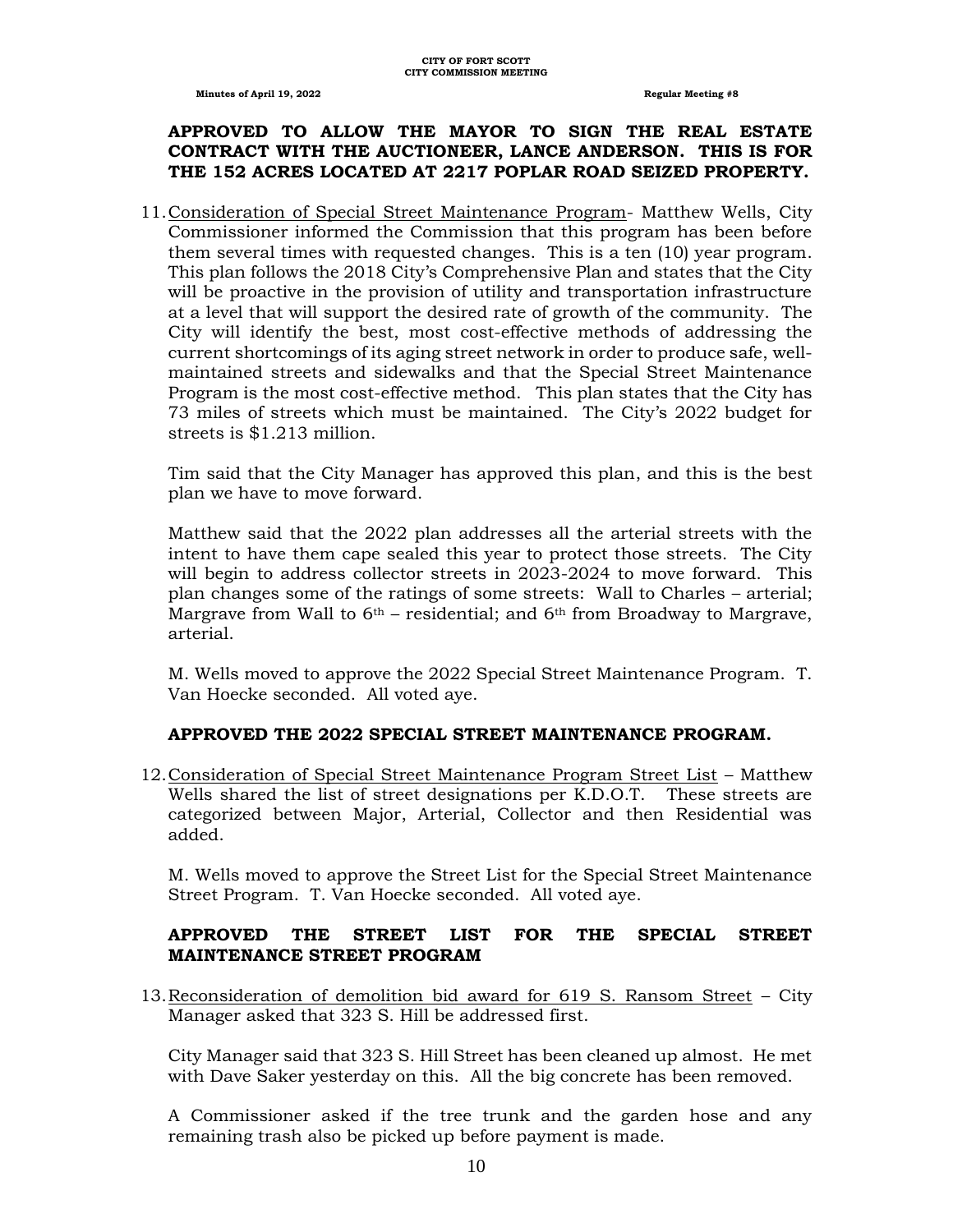T. Van Hoecke moved to approve the payment of \$2,000.00 for 323 S. Hill Street is made contingent upon the cleaning up of the remainder of the debris and the City Manager authorizing the payment. M. Wells seconded. J. Jones, T. Van Hoecke, S. Walker, and M. Wells voted aye. K. Allen abstained. Motion carried 4-1.

#### **APPROVED THE PAYMENT OF \$2,000.00 FOR 323 S. HILL STREET IS MADE CONTINGENT UPON THE CLEANING UP OF THE REMAINDER OF THE DEBRIS AND THE CITY MANAGER AUTHORIZING THE PAYMENT**

City Manager asked Mr. Saker to come and address the Commission on 619 S. Ransom and the bid and if he can be a competent bidder on City demolition projects.

Mr. Saker said that the demolition at 323 S. Hill had too many people involved and there was a lot of miscommunication. This will not happen again.

Commissioners were in agreement that everyone deserves a second chance, and they were willing to award the bid to him.

T. Van Hoecke moved to award the bid at 619 S. Ransom to Dave's Demolition. M. Wells seconded. J. Jones, T. Van Hoecke, S. Walker, and M. Wells voted aye. K. Allen abstained. Motion carried 4-1.

## **APPROVED TO AWARD THE BID AT 619 S. RANSOM TO DAVE'S DEMOLITION IN THE AMOUNT OF \$800.00.**

#### **Reports and Comments:**

#### **A. Commissioner Reports and Comments:**

A. City Manager Comments:

Lake Sewer Connection Application – New – City Manager said that the new Lake Sewer Connection Application is in their packet. He asked for approval of this form.

M. Wells moved to approve the Lake Sewer Connection Application. T. Van Hoecke seconded. All voted aye.

#### **APPROVED LAKE SEWER CONNECTION APPLICATION.**

Farmers Market – City Manager asked the Commission to provide two porta-potties during the Farmers Market season.

Discussion was held about the port-a-potties in close contact with the Fort Scott National Historic Site and if the bathrooms can be used at the Chamber or the downtown City bathrooms.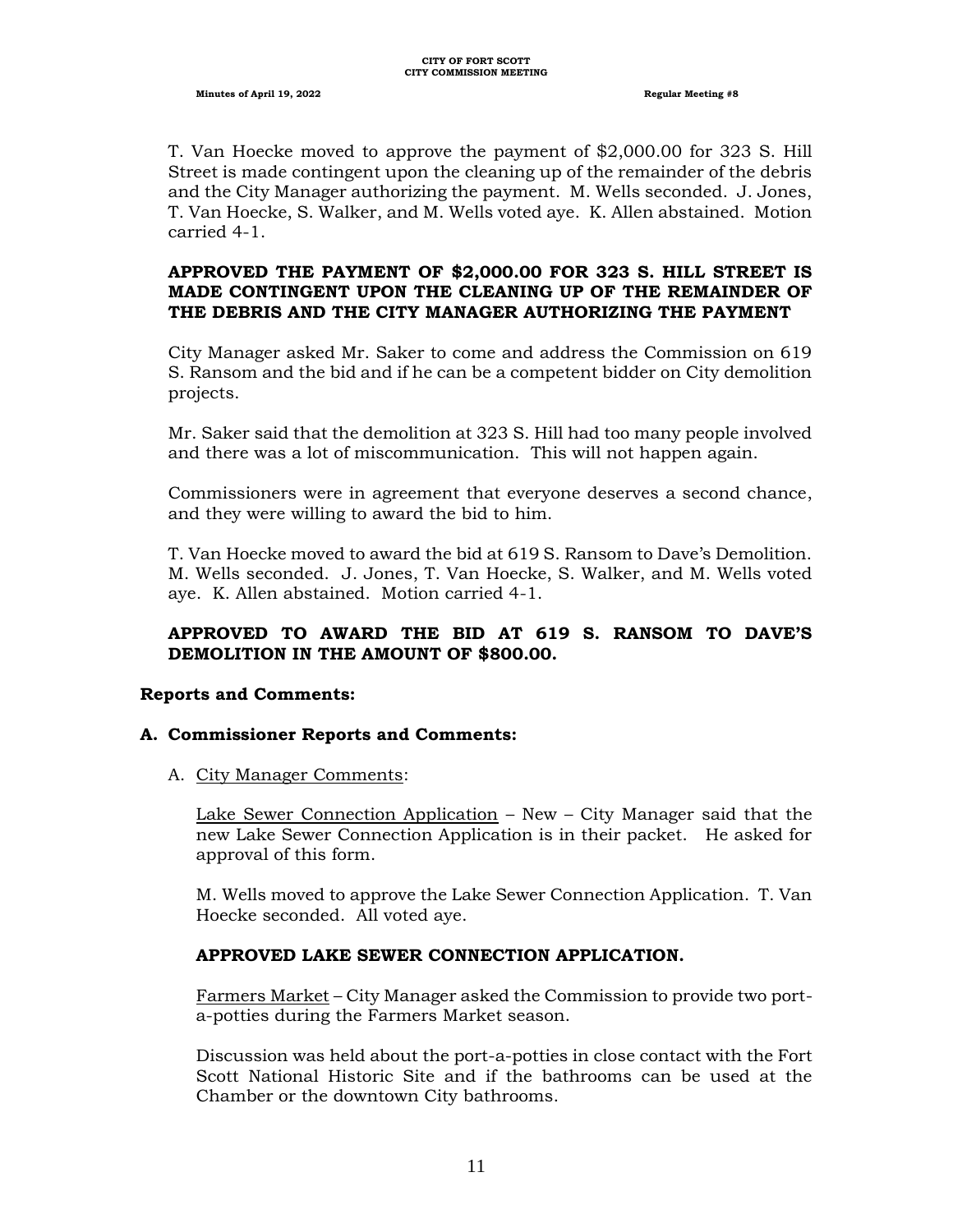#### **CITY OF FORT SCOTT CITY COMMISSION MEETING**

#### **Minutes of April 19, 2022 Regular Meeting #8**

City Manager will check into the location of the port-a-potties and get back to them.

League – K.O.M.A. Training – City Manager said that the City Clerk has checked with the League on Kansas Open Meetings training which is required for them to attend.

City Attorney agreed that it is required for them to attend by the Attorney General's Office.

City Clerk will check with them on dates that are available.

Wayfinding Signage – City Manager said that he is looking into grants for wayfinding signs at the entrances into the City.

- B. City Attorney Comments: None
- C. Commissioners Reports and Comments:

T. Van Hoecke – Tim asked about Memorial Hall steps and if Earles Engineering has had time to look into them.

Jason said that hopefully this week that will happen and the contractor will come up and look.

Thanked the City Manager for fixing the railroad tracks by 5 Corners as there was rebar showing

Tim reminded the public that this Sunday is the NICA bicycle race.

Tim announced that the Fort Scott Community College Cheer team received 6th place in the nation!

Tim reminded the public that this Friday, April 22nd is the Downtown Cleanup Day in downtown Fort Scott.

Tim mentioned that he would like to attend the next Golf Course Advisory Board meeting. He was disappointed as he wanted to golf on Sunday, but ended up going to Nevada as our golf course was closed even though it was 40 degrees outside.

J. Jones – Josh asked about the buoy placement.

Chief Shelton said that as soon as the Lake Patrol Officer gets the boat out this will be addressed.

He asked about the handicapped parking on National Avenue.

City Manager said that will be addressed on Friday.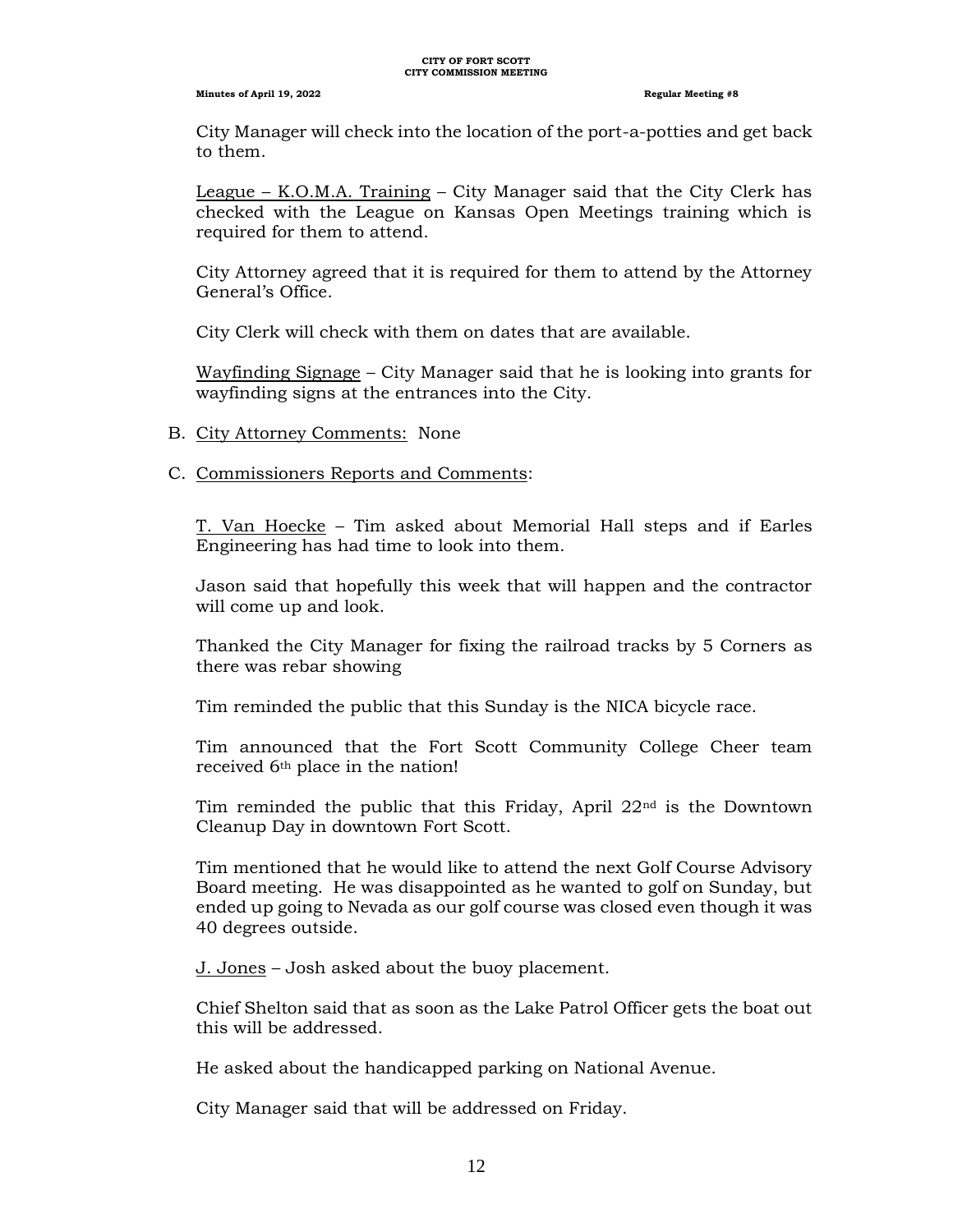#### **CITY OF FORT SCOTT CITY COMMISSION MEETING**

#### **Minutes of April 19, 2022 Regular Meeting #8**

Josh asked the City Attorney about the ordinance on the Sunday liquor sales.

City Attorney said he has drafted the change for the next agenda for their review and approval.

M. Wells – Matthew asked about the compaction on the Old Faithful project.

Jason Dickman said that there were going to be changes made to the ordinances, but that didn't happen. He will research this.

Matthew asked who was doing inspections on the Old Faithful project.

Jason said that they have many years of experience with Nowak Construction, and they are a very good contractor who stands behind their work.

Matthew asked about the water that is getting into Memorial Hall and shared a photo with the City Manager of an open hole in the alley.

City Manager will check into this.

Matthew asked about the Tourism Assistant position.

City Manager said that the City is splitting that position between Tourism and Codes.

Matthew said that he would volunteer himself to be a representative on the Tourism and Street Advisory boards.

Commissioners said that not all boards have any City representation, and it is not needed.

Matthew announced that the League is holding training on April  $29<sup>th</sup>$  in Manhattan. He is thinking about attending the training.

S. Walker – Shane informed the Commission that Rob Harrington is here and would like to have an executive session at the end of the meeting.

Shane reminded the public that the NICA race is this weekend. They would like to start a team of kids cycling with possibly including kids from Pittsburg to compete at different courses.

K. Allen – Kevin asked about the stop signs at  $2<sup>nd</sup>$  and Heylman.

Chief Shelton said that he does not recommend removing the signs due to the location of the signs.

Kevin asked about the No Parking signs on 12th Street.